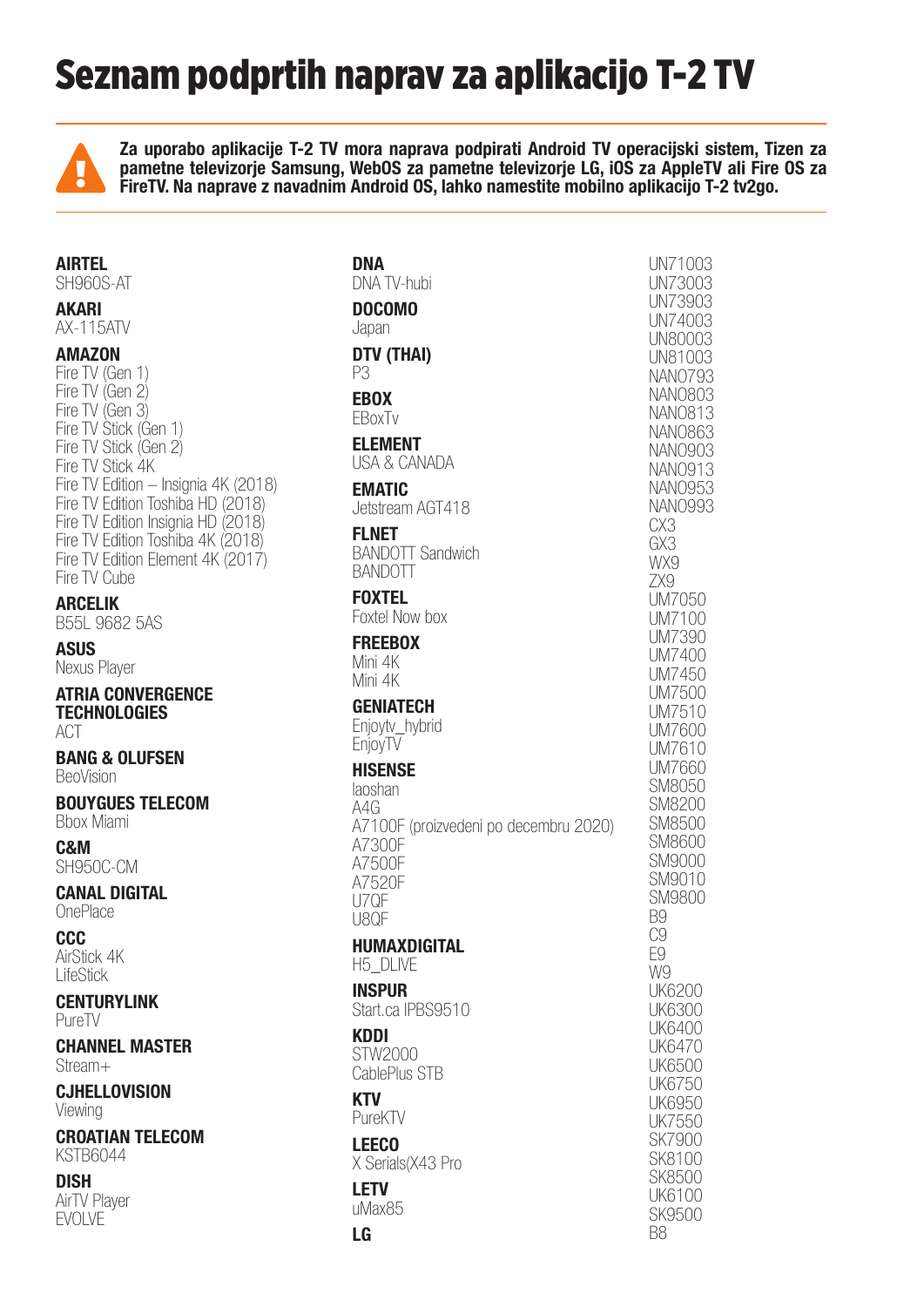| 065C11LB.AEU<br>( )  H                         |  |
|------------------------------------------------|--|
|                                                |  |
| 065C1                                          |  |
| 2LA.AEU<br>(                                   |  |
| 065G13LA.AEU                                   |  |
|                                                |  |
| 3LA.AEU<br>7A1                                 |  |
| $\overline{\mathcal{S}}$<br>A.AEU<br>7B1       |  |
|                                                |  |
| 7C1<br>-B.AEU                                  |  |
| 7C1<br>A.AFU                                   |  |
|                                                |  |
| 7Gʻ<br>31<br>1<br>A.AEU                        |  |
| 431<br>JI<br>31<br>F.AEU<br>7500               |  |
|                                                |  |
| 43UF<br>69031<br>E.AEU                         |  |
| 3UP<br>70031<br>3.AEU<br>4                     |  |
|                                                |  |
| 3UP78003I<br><b>B.AEU</b><br>4                 |  |
| A.AFU                                          |  |
| 3UP80003I<br>4                                 |  |
| PA, AEI J<br>3NAN075;<br>4<br>31               |  |
| 79                                             |  |
| 43NANO<br>PA.AEU<br>) /                        |  |
| 50UF<br>27500:<br>F.AEU                        |  |
|                                                |  |
| 50UF<br><b>B.AEU</b><br>70031                  |  |
| 50UP78003I<br><b>B.AFU</b>                     |  |
|                                                |  |
| 50UP80003I<br>A.AFU                            |  |
| 50UP81003LA.AEU                                |  |
|                                                |  |
| 50NAN075;<br>3PA,AEU                           |  |
| $\overline{7}$<br><b>SPA.AFU</b><br>50NAN07    |  |
|                                                |  |
| 50NAN080<br>PA, AFI I<br>31                    |  |
| 50NAN086<br><b>SPA, AFI</b>                    |  |
|                                                |  |
| A.AEU<br>50NAN081                              |  |
|                                                |  |
| F.AEU<br>55UF<br>?7500:                        |  |
| 55UF<br><b>B.AEU</b><br>70031                  |  |
|                                                |  |
| 55UF<br><b>B.AEU</b><br>80031<br>$\frac{1}{2}$ |  |
| 55UP8<br>)00:<br>A Al                          |  |
|                                                |  |
| 55UP81<br>00<br>A.AI<br>31                     |  |
| 55NANO<br>75<br>PA.AI<br>31                    |  |
| 55NANO                                         |  |
| 31<br>PA.AI<br>$\sqrt{ }$<br>$\sqrt{2}$        |  |
|                                                |  |
|                                                |  |
| 55NAN080<br>$\mathsf{PA.A}$<br>31              |  |
| 55NANO81<br>PA.AI<br>31                        |  |
|                                                |  |
| 55NAN086<br>A.AFI I                            |  |
| 55NAN0883F<br>PB.AEU                           |  |
|                                                |  |
| 55NAN091<br>3PA.AEU                            |  |
| 55NAN0923PB.AEU                                |  |
|                                                |  |
| 60UP80003LA.AEU                                |  |
| 65UP75003LF.AEU                                |  |
|                                                |  |
| 65UP77003LB.AEU                                |  |
| 65UP78003LB.AEU                                |  |
|                                                |  |
| 65UP80003LA.AEU                                |  |
| 65UP81003LA.AEU                                |  |
|                                                |  |
| 65NANO753PA.AEU                                |  |
| 65NAN0803PA.AEU                                |  |
|                                                |  |
| 65NAN0813PA.AEU                                |  |
| 65NAN0863PA.AEU                                |  |
|                                                |  |
| 65NAN0883PB.AEU                                |  |
| 65NAN0913PA.AEU                                |  |
|                                                |  |
| 70UP77003LB.AEU                                |  |
| 70UP81003LA.AEU                                |  |
|                                                |  |
|                                                |  |
|                                                |  |
| 75UP75003LC.AEU<br>75UP77003LB.AEU             |  |
| 75UP78003LB.AEU                                |  |
| 75UP80003LA.AEU                                |  |
|                                                |  |
| 75UP81003LA.AEU                                |  |
|                                                |  |
| 75NAN0753PA.AEU                                |  |
| 75NAN0803PA.AEU                                |  |
|                                                |  |
| 75NANO913PA.AEU                                |  |
| 75NAN0923PB.AEU                                |  |
|                                                |  |
| 75NAN0963PA.AEU                                |  |
| 82UP80003LA.AEU<br>86UP80003LA.AFU             |  |

86NANO753PA AFU 86NANO863PA.AEU

#### LGU+

U $+$  tv woofer 1.5 U+tv soundbar U+ tv woofer U+ tv UHD  $U+tv UHD2$ 

## LINKNET

ST950I-LN X1 Prime SH960C-LN

#### MAURITIUSTELCOM HE2704

MECOOL KM8

## NOW E

Now E

## NVIDIA

SHIELD Android TV SHIELD TV

## PARTNER

Batman

## PHILIPS

QM16XE\_UB PH7M\_EU\_5596 QM16XE\_F QM16XE\_U MT5593HT\_LT MT5593FHT\_EU QV151E MT5593Uplus 4 UHD 73x4 series 4 UHD 7504 series 4 UHD 8804 series 4 UHD OLED804 4 UHD OLED854

# PIXELA

KSTB5043 **OUICKLINE** 

Quickline UHD Box

#### RAZER Forge TV

RELIANCE MCM3000

**SAFARICOM** SFCSTB2LITE

## SAMSUNG

UE43RU7172UXXH UE50RU7172UXXH UE43RU7022KXXH UE43RU7092UXXH UE50RU7022KXXH UE50RU7092UXXH UE55RU7022KXXH UE55RU7092UXXH UE65RU7022KXXH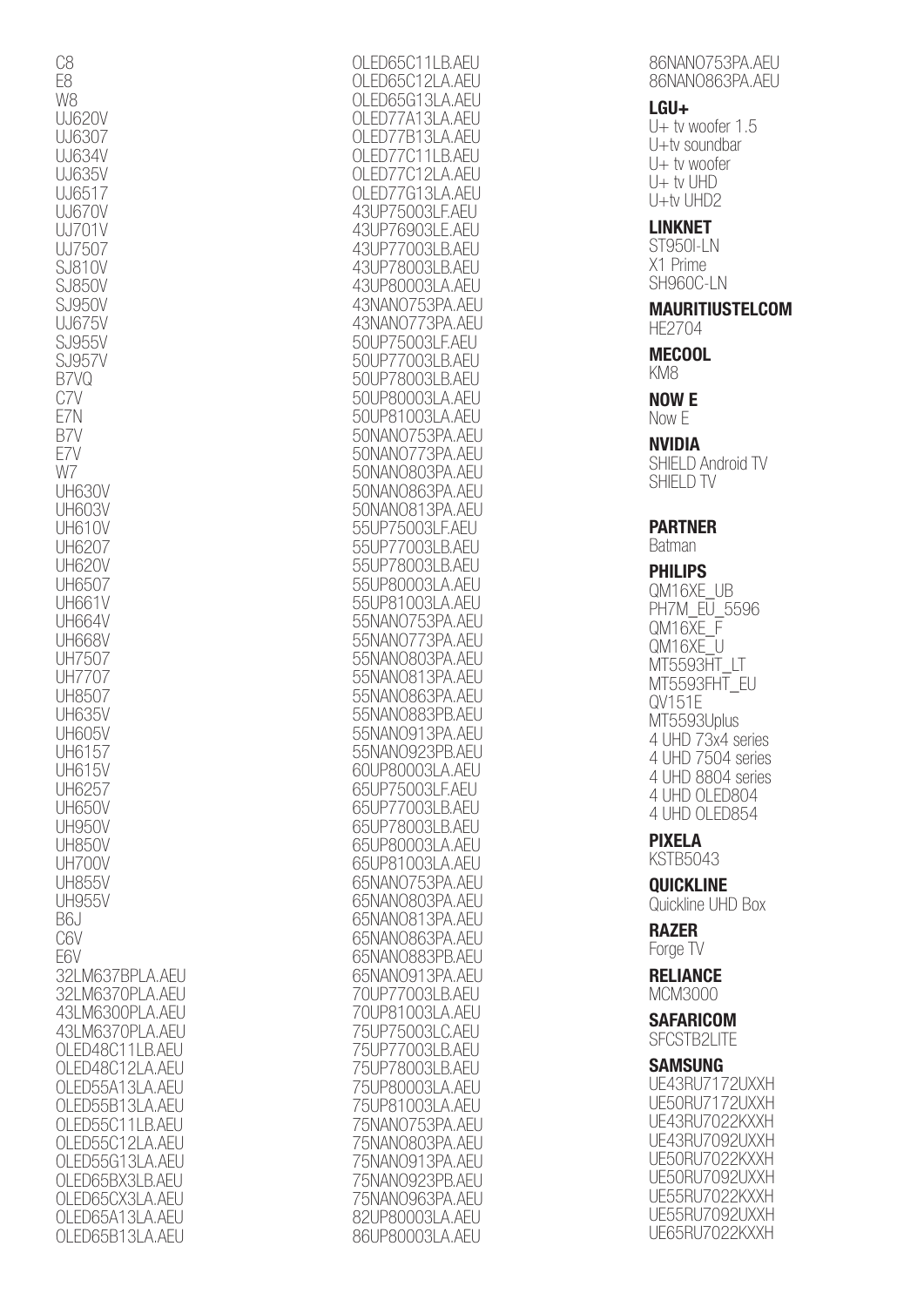| UE65RU7092UXXH                 |
|--------------------------------|
| UE70RU7022KXXH                 |
| UE70RU7092UXXH                 |
| UE75RU7022KXXH                 |
| UE75RU7092UXXH                 |
| UE55RU7172UXXH                 |
| UE55RU7372UXXH                 |
| UE65RU7172UXXH                 |
| UE65RU7372UXXH                 |
| UE75RU7172UXXH                 |
| UE43RU7402UXXH                 |
| UE43RU7412UXXH                 |
| UE43RU7452UXXH                 |
| UE50RU7402UXXH                 |
| UE50RU7412UXXH                 |
| UE50RU7452UXXH                 |
| UE55RU7402UXXH                 |
| UE55RU7452UXXH                 |
| UE65RU7402UXXH                 |
| UE65RU7452UXXH                 |
| UE49RU8002UXXH                 |
| UE55RU8002UXXH                 |
| UE65RU8002UXXH                 |
| UE82RU8002UXXH                 |
| QE55Q950RBTXXH                 |
| QE65Q950RBTXXH                 |
| QE75Q950RBTXXH                 |
| QE82Q950RBTXXH                 |
| QE98Q950RBTXXH                 |
| QE43LS03RAUXXH                 |
|                                |
| QE49LS03RAUXXH                 |
| QE55LS03RAUXXH                 |
| QE65LS03RAUXXH                 |
| QE43Q60RATXXH                  |
| QE49Q60RATXXH                  |
| QE49Q65RATXXH                  |
| QE55Q60RATXXH                  |
| QE55Q65RATXXH                  |
| QE55Q70RATXXH                  |
| QE55Q80RATXXH                  |
| QE55Q85RATXXH                  |
| QE55Q90RATXXH                  |
| QE65Q60RATXXH                  |
| QE65Q65RATXXH                  |
| QE65Q70RATXXH                  |
| QE65Q80RATXXH                  |
| QE65Q85RATXXH                  |
| QE65Q90RATXXH                  |
| QE75Q60RATXXH                  |
| QE75Q70RATXXH                  |
| QE75Q85RATXXH                  |
| QE75Q90RATXXH                  |
| QE82Q60RATXXH                  |
| QE82Q70RATXXH                  |
| QE85Q950TSTXXH                 |
| QE75Q950TSTXXH                 |
| QE65Q950TSTXXH                 |
| QE82Q800TATXXH                 |
| QE75Q800TATXXH                 |
| QE65Q800TATXXH                 |
| QE55Q800TATXXH                 |
| QE85Q95TATXXH                  |
| QE75Q95TATXXH<br>QE65Q95TATXXH |

| QE55Q95TATXXH                                                                                                                |
|------------------------------------------------------------------------------------------------------------------------------|
| QE85Q80TATXXH                                                                                                                |
|                                                                                                                              |
| QE75Q80TATXXH                                                                                                                |
| QE65Q80TATXXH                                                                                                                |
| QE55Q80TAT<br>XXH                                                                                                            |
|                                                                                                                              |
| QE49Q80TAT<br>XXH                                                                                                            |
| 75075TAT<br>XXH                                                                                                              |
| <b>QE65Q75TAT</b><br>XXH                                                                                                     |
|                                                                                                                              |
| QE55Q75TAT<br>XXH                                                                                                            |
| QE85Q70TAT<br>XXH                                                                                                            |
| QE75Q70TAT<br>XXH                                                                                                            |
|                                                                                                                              |
| QE65Q70TATXXH                                                                                                                |
| QE55Q70TATXXH                                                                                                                |
| QE75LS03TAUXXH                                                                                                               |
|                                                                                                                              |
| QE65LS03TAUXXH                                                                                                               |
| QE55LS03TAUXXH                                                                                                               |
| QE50LS03TAUXXH                                                                                                               |
| QLJULUUU ::<br>QE43LS03TAUXXH<br>QE55LS01TAUXXH<br>OF 401 SO1TALIXXH                                                         |
|                                                                                                                              |
|                                                                                                                              |
| TAÚXXH<br>TaúxXH                                                                                                             |
| QE49LS01                                                                                                                     |
|                                                                                                                              |
| QE43LS01TAUXXH<br>QE43LS01TAUXXH<br>QL43L3011A3XXI<br>QE55LS01TBUXXH<br>QE49LS01TBUXXH<br>QE43LS05TAUXXH<br>QE43LS05TAUXXH   |
|                                                                                                                              |
|                                                                                                                              |
|                                                                                                                              |
|                                                                                                                              |
|                                                                                                                              |
| QE 192999 MOX<br>QE75Q65TAUXXH<br>QE65Q65TAUXXH                                                                              |
|                                                                                                                              |
|                                                                                                                              |
| QE55Q65TAUXXH                                                                                                                |
| QE50Q65TAUXXH                                                                                                                |
| QE43Q65TAUXXH                                                                                                                |
|                                                                                                                              |
| QE85Q60TAUXXH                                                                                                                |
| QE75Q60TAUXXH                                                                                                                |
| QE65Q60TAUXXH                                                                                                                |
|                                                                                                                              |
| QE58Q60TAUXXH                                                                                                                |
| QE55060TAUXXH                                                                                                                |
| QE50Q60TAUXXH                                                                                                                |
|                                                                                                                              |
| QE43Q60TAUXXH                                                                                                                |
| QE32LS03TAUXXH                                                                                                               |
|                                                                                                                              |
| UE50TU8512UXXH                                                                                                               |
| UE43TU8512UXXH                                                                                                               |
| UE65TU8502UXXH                                                                                                               |
|                                                                                                                              |
| UE55TU8502UXXH                                                                                                               |
| UE50TU8502UXXH                                                                                                               |
| UE43TU8502UXXH                                                                                                               |
|                                                                                                                              |
| 0243100002077611<br>0E82TU8072UXXH<br>0E75TU8072UXXH<br>0E55TU8072UXXH<br>0E50TU8072UXXH<br>0E50TU8072UXXH<br>0E43TU8072UXXH |
|                                                                                                                              |
|                                                                                                                              |
|                                                                                                                              |
|                                                                                                                              |
|                                                                                                                              |
|                                                                                                                              |
|                                                                                                                              |
|                                                                                                                              |
|                                                                                                                              |
|                                                                                                                              |
| UE82TU8002KXXII<br>UE75TU8002KXXH<br>UE65TU8002KXXH<br>UE65TU8002KXXH                                                        |
| UE55TU8002KXXH                                                                                                               |
|                                                                                                                              |
| UE50TU8002KXXH                                                                                                               |
| UE43TU8002KXXH                                                                                                               |
| UE75TU7172UXXH<br>UE70TU7172UXXH                                                                                             |
|                                                                                                                              |
|                                                                                                                              |
| UE65TU7172UXXH                                                                                                               |
|                                                                                                                              |
| UE58TU7172UXXH                                                                                                               |
| UE55TU7172UXXH                                                                                                               |
| UE50TU7172UXXH<br>UE43TU7172UXXH                                                                                             |
|                                                                                                                              |
|                                                                                                                              |
|                                                                                                                              |
| UE75TU7102KXXH                                                                                                               |

| UE70TU7102KXXH<br>TU7102KXXH<br>UE65'<br>UF58 |
|-----------------------------------------------|
|                                               |
|                                               |
|                                               |
| <b>TU71</b><br>02KXXH                         |
| <b>TU71</b><br>UF5!<br>02KXXH                 |
| TU7102KXXH<br><b>IJF50</b>                    |
|                                               |
| U7102KXXH<br>UF43                             |
| U7072UXXH<br>UE75                             |
|                                               |
| TU7072UXXH<br>LIF65                           |
| U7072UXXH<br>-55                              |
|                                               |
| U7072UXXH<br>-50                              |
| U7072UXXH<br><b>IF43</b>                      |
| TU7002KXXH                                    |
| -75                                           |
| TU7002KXXH<br>LIF65                           |
| U7002I<br>-55                                 |
|                                               |
| U7002I<br>-50                                 |
| U7002KXXH                                     |
|                                               |
| 5372AUXXH                                     |
| T5302AK)<br>(XH                               |
|                                               |
| T4302AK)<br>XН                                |
| QE50Q80 <sup>-</sup><br>TATX)                 |
|                                               |
| OF!<br>550700<br>iai<br>XН                    |
| QE65Q700`<br>TAT<br>ΩЖ                        |
|                                               |
| -75<br>U7092l<br>IXXH                         |
| U7092UXXH<br>-70                              |
| U7092UXXH<br>-65                              |
|                                               |
| U7092UXXI<br>-55                              |
| U7092UXXI<br>-5(                              |
| U7092UXXH                                     |
|                                               |
| U7022KXXI<br>-75                              |
| U7022I                                        |
| U7022KX                                       |
|                                               |
| U7022KX                                       |
| U7022KX<br>-51                                |
| TU7022KXXH                                    |
|                                               |
|                                               |
|                                               |
| 2LS03TCUXXH                                   |
| E43LS03AAUXXH                                 |
| <b>JE50LS03AAUXXH</b>                         |
|                                               |
| QE55LS03AAUXXH                                |
| QE65LS03AAUXXH                                |
|                                               |
| QE75LS03AAUXXH                                |
| QE55LST7TCUXXH                                |
| QE65LST7TCUXXH                                |
|                                               |
| QE75LST7TCUXXH                                |
| SP-LSP7TFAXXH                                 |
| SP-LSP9TFAXXH                                 |
|                                               |
| QE65QN900ATXXH                                |
| QE75QN900ATXXH                                |
|                                               |
| QE85QN900ATXXH                                |
| QE65QN800ATXXH                                |
| QE75QN800ATXXH                                |
|                                               |
| QE85QN800ATXXH                                |
| QE65QN700ATXXH                                |
| QE75QN700ATXXH                                |
|                                               |
| QE55QN95AATXXH                                |
| QE65QN95AATXXH                                |
| QE75QN95AATXXH                                |
|                                               |
| QE85QN95AATXXH                                |
| QE50QN90AATXXH                                |
| QE55QN90AATXXH                                |
|                                               |
| QE65QN90AATXXH                                |
| QE75QN90AATXXH                                |
|                                               |
| QE85QN90AATXXH                                |
| QE55QN85AATXXH<br>QE65QN85AATXXH              |